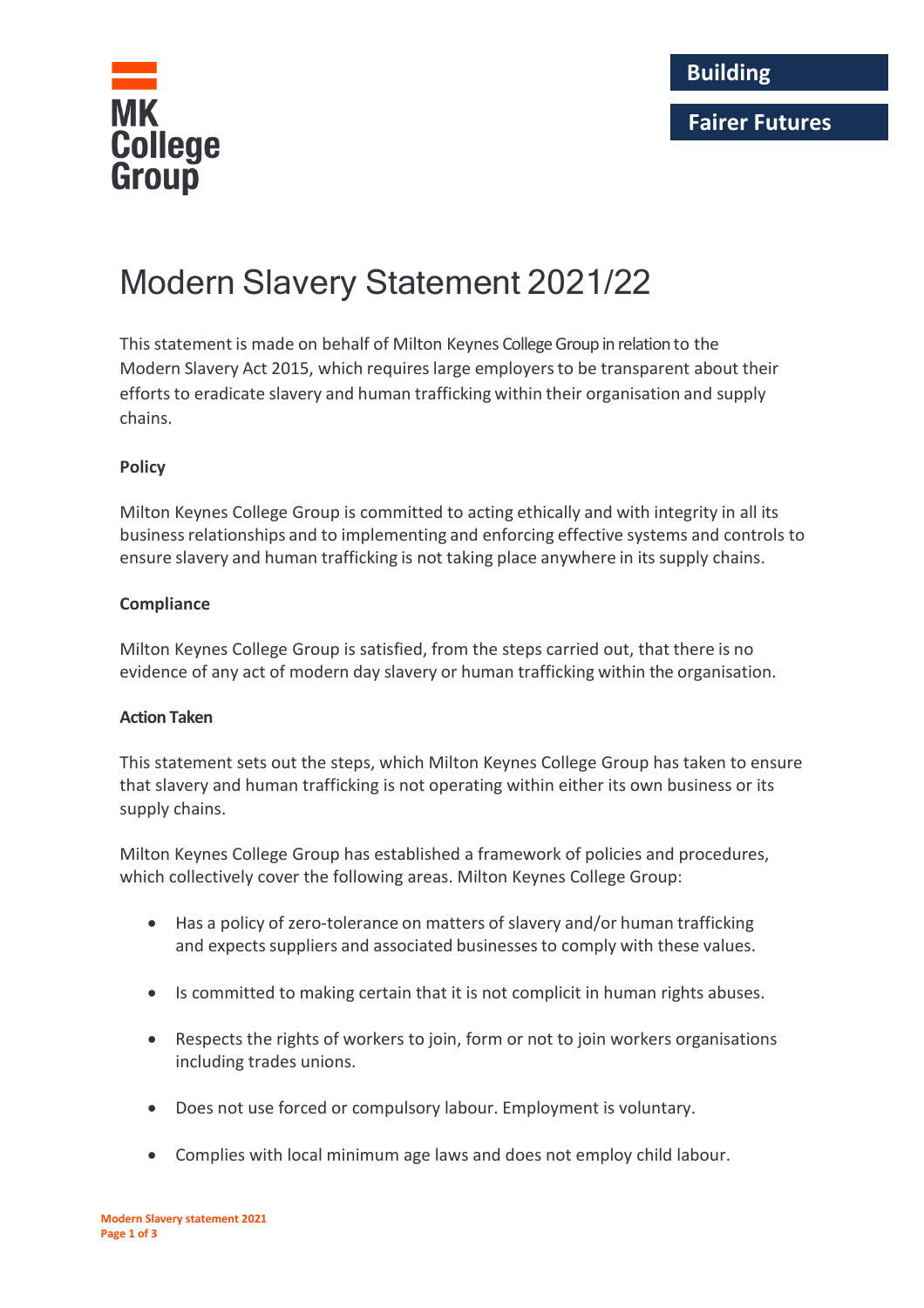- Is dedicated to maintaining workplaces that are free from discrimination or harassment based on race, colour, religion, creed, gender, sexual orientation, marital status and pregnancy, age, disability, or any other characteristic protected by applicable law.
- Provides employees with a safe and healthy workplace.
- Is committed to promoting environmental responsibility and encourages the development and application of environmentally friendly technologies.
- Prohibits corruption in all its forms, including extortion and bribery.
- Believes that freedom of expression is a fundamental human right.
- Has a whistleblowing policy, which enables all potential breaches of the Modern Slavery Act to be reported without fear of sanction.
- Requires all employees to adhere to these principles and to all other Milton Keynes College Group policies, including the Safeguarding Policy, which references slavery and human trafficking.
- Expects the same high standards from its suppliers, contractors and business partners, and this is inferred through their agreement to follow Group policies. Suppliers are expected to hold their own suppliers to the same high standards.
	- o In January 2018, Milton Keynes College Group wrote to all its pre-existing suppliers (over 600) for assurance that they fully comply fully with the Modern Slavery Act 2015.
	- o Since January 2018, the Group's supplier approval processincludes compliance with the Modern Slavery Act. The Group will not knowingly support or deal with any businesses found to be involved with any acts of slavery or human trafficking.
- Continues to review its contracts, policies and processes in an effort to go beyond basic social and environmental regulations and to ensure the highest standards in its supply chain.

# **Supply chains**

The vast majority of the Group's sources are from inside the United Kingdom and as such are less at risk of slavery and human trafficking issues.